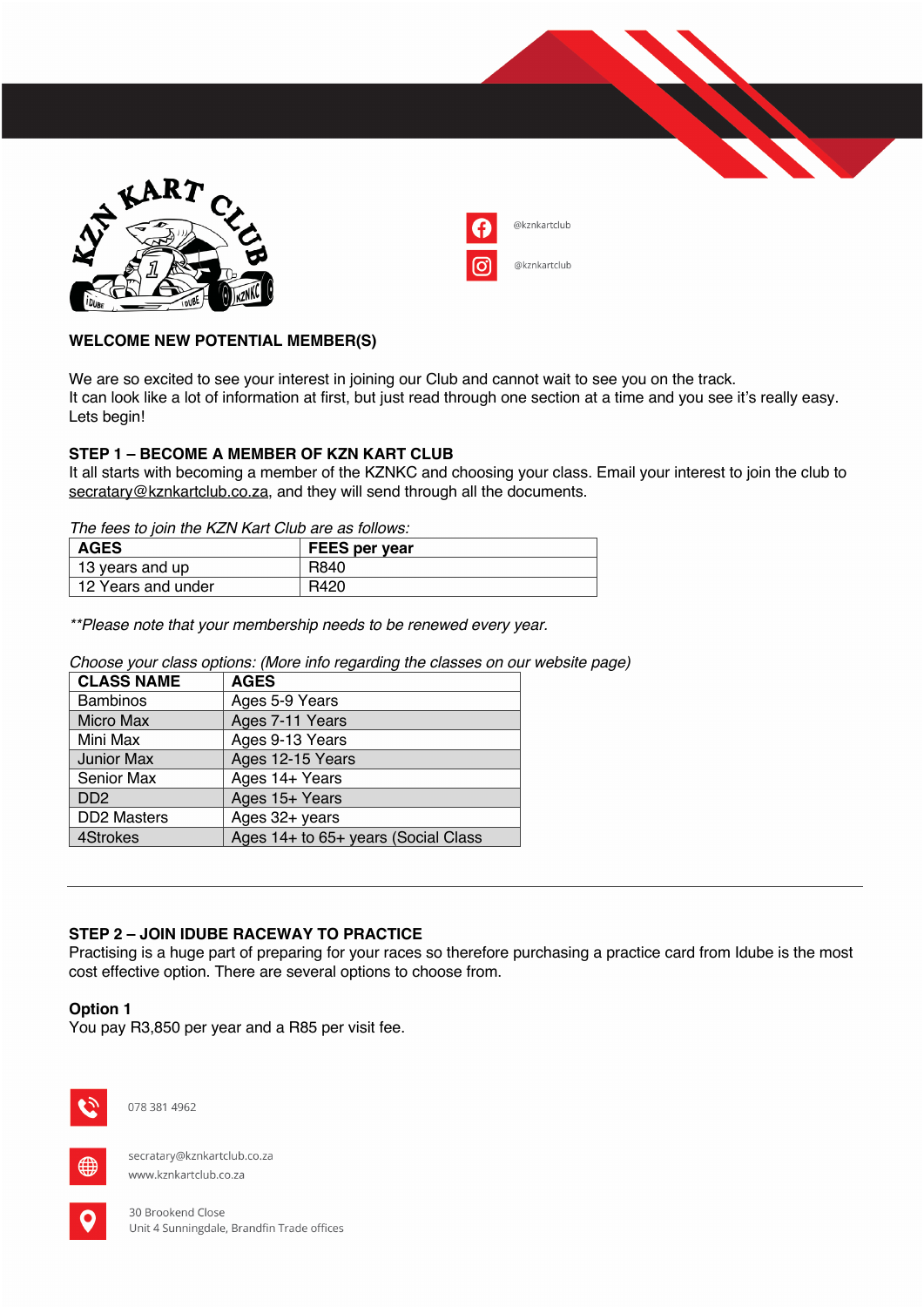



## **Option 2**

If you already have a family member who is a member, your fee will then be R1,925 per year and a R85 per visit fee.

### **Option 3**

If you don't want to purchase a practise card, but you are a member of the KZN Kart Club, then your fee will be R280 per visit

### **Option 4**

This option is if you are neither a member of the KZNKC more Idube, but just want to go around the track for the day is R395 per visit.

### **Option 5**

You of course then get the super practise card which is R7,812 per year. With this card there will be no extra charge per visit you make.

*To get your practice card, email iduberaceway@gmail.com or contact Richard van Heerde – 083 661 2020 Please note the track is only open on Tuesdays to Sundays 8am – 4:30pm*

## **STEP 3 - SIGN UP WITH WOMZA TO RACE**

What is WOMZA? (WOMZA) World Of Motorsport Z.A is an organization for Motorsport enthusiasts. WOMZA ZA is a national motorsport federation with international federation affiliation!

All competitors must purchase a WOMZA License in order to race. You need to belong to KZNKC or another kart club affiliated with WOMZA to apply for a license. Choose the licensing option which best suits your needs. You can click this link to the license application form: https://www.womzasa.co.za/2021-competitor-license/

For more information on the WOMZA, Click Here

Fees for WOMZA are the following:

| <b>LICENSE TYPE</b> | <b>FEE</b>          |
|---------------------|---------------------|
| Under 6             | R <sub>300</sub>    |
| Club                | R <sub>550</sub>    |
| Regional            | R850                |
| National            | R <sub>1</sub> ,500 |



078 381 4962



secratary@kznkartclub.co.za www.kznkartclub.co.za

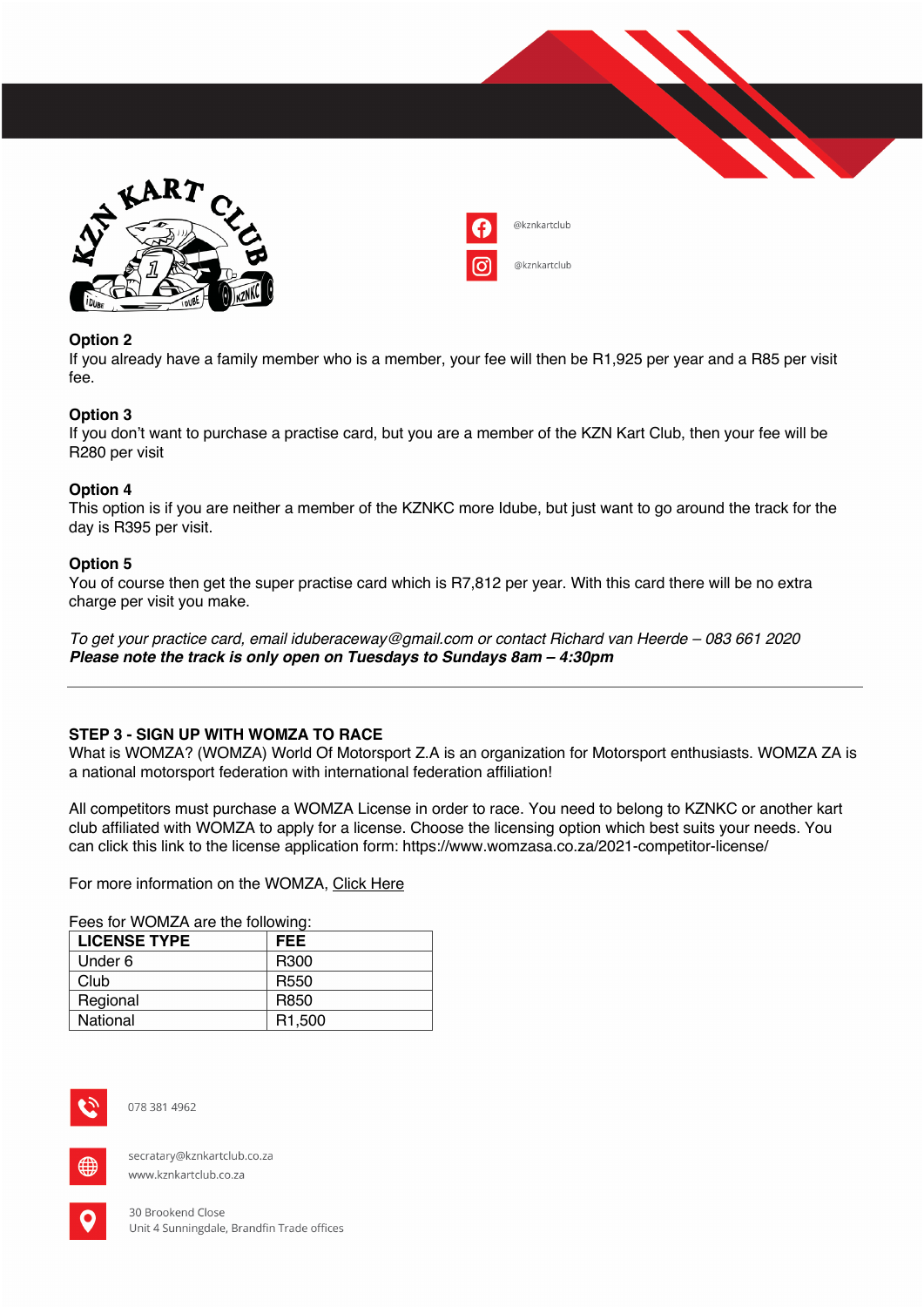



You must have medical insurance. If your medical aid covers motor racing you can send proof to Ann at WOMZA ann@womzasa.co.za which means you do not have to take the above insurance.

| <b>LICENSE TYPE</b>        | <b>INSURANCE FEE - (If you don't have your own medical insurance)</b> |            |                      |            |
|----------------------------|-----------------------------------------------------------------------|------------|----------------------|------------|
| Under 6                    |                                                                       |            |                      |            |
| Club                       |                                                                       | R1,050p/yr | R1,400p/yr           | R2,000p/yr |
| Regional                   | R650p/yr                                                              |            |                      |            |
| National                   |                                                                       |            |                      |            |
| <b>MEDICAL BENEFITS</b>    | R75,000                                                               | R100,000   | R <sub>150,000</sub> | R200,000   |
| <b>DISABILITY BENEFITS</b> | R86,250                                                               | R115,000   | R <sub>172,500</sub> | R230,000   |
| <b>DEATH BENEFITS</b>      | R86,250                                                               | R115,000   | R <sub>172,500</sub> | R230,000   |

Note: **Children up to 6 years old** (R10,000 cover for disability / death) **Children 7 to 14 years old** (R30,000 cover for disability / death)

### **MSA RACING LICENSE**

If you wish to compete in the ROK Regionals and National events, you will **ALSO** require an MSA License and their Insurance. You can apply for these online www.msaonline.co.za/

#### **STEP 4 - SECURE A KART**

Securing a kart is one of the most important things you need to do. You have two options to start with. You can either rent a kart or buy a kart.

*Contact Henry from Punjabi to hook you up - 076 817 5287*

#### **STEP 5 – KIT UP**

Buy your kit new or 2nd hand. The required attire is the following:

- Helmet
- Racing Suit
- Racing Gloves
- Racing Boots
- Rib Guard (Optional but highly recommended)



078 381 4962



secratary@kznkartclub.co.za www.kznkartclub.co.za